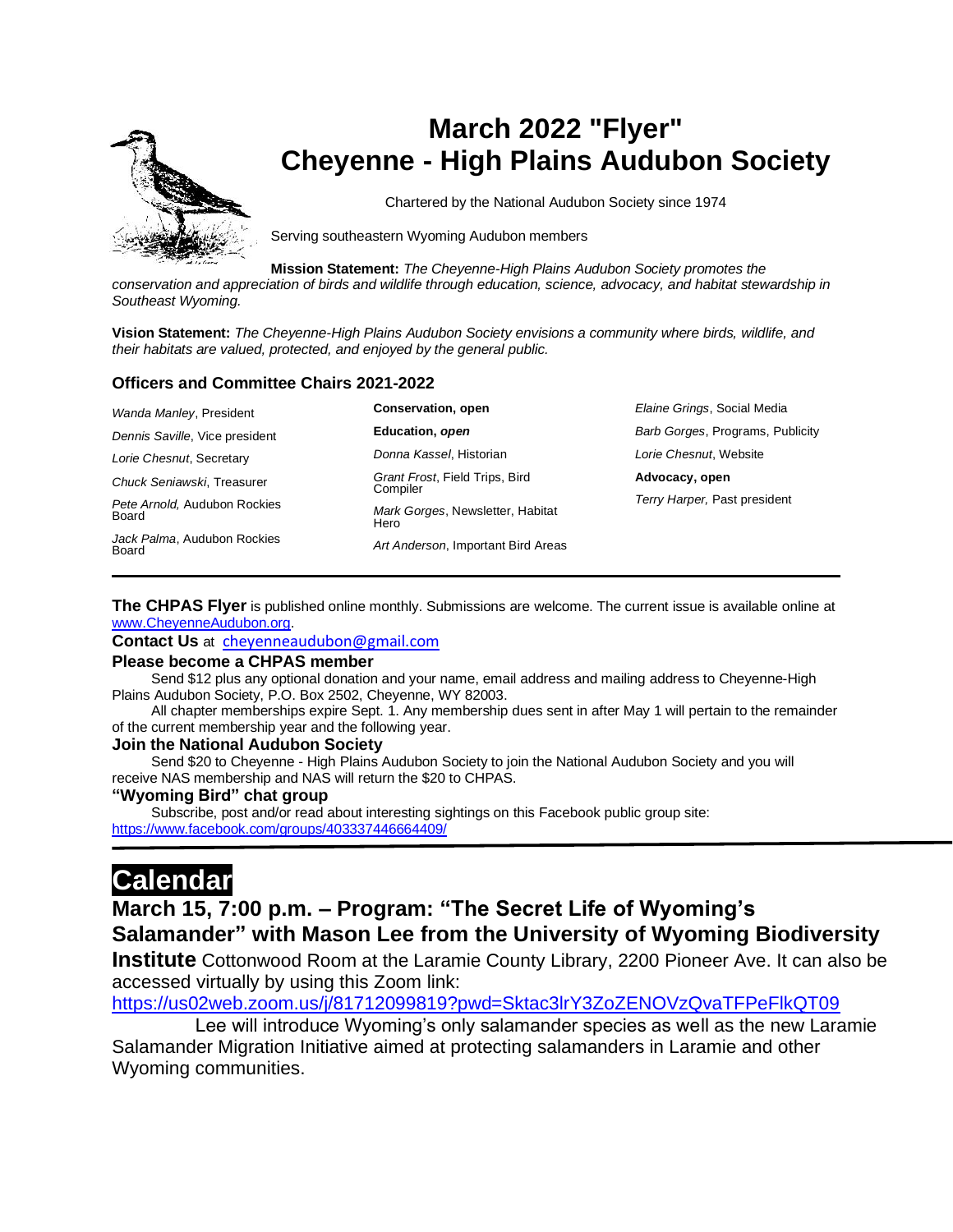Lee is the senior project coordinator for the University of Wyoming Biodiversity Institute. She has a B.S. and M.S. in wildlife sciences and has worked with numerous endangered reptiles and amphibians in Texas and Wyoming.

Mason Lee, senior project coordinator for the University of Wyoming Biodiversity Institute, holds a migrating tiger salamander found in Laramie. Photo courtesy Mason Lee.



## **March 19, 8:00 a.m. – Field trip – Tour of the Wyoming Game & Fish Pheasant Facility near Yoder and birding in that area**

We will leave from the Lions Park parking lot by the Children's Village at the Cheyenne

Botanic Gardens at 8 a.m. Carpooling may be available based on Covid guidelines. We will drive north on US-85 about 66 miles to the intersection with County Road 42. Just to the west is the entrance to the pheasant facility where we will start our guided tour.

After the tour we can look for migrating waterfowl in the Springer/Bump Sullivan Wildlife Habitat Management Area. We should return to Cheyenne by 3 p.m. If you drive, you can leave whenever you need to. Bring your lunch, water, and dress for the weather.

If you are interested in going, contact Grant Frost, 307-343-2024, so that he has a list of those expected and can let you know if the plans change for any reason.



*Ring-necked Pheasant by Mark Gorges*

## **March 22, 6:30 p.m. – Board Meeting, Windflower Room, Laramie County Public Library, 2200 Pioneer Ave., Cheyenne**

Contact Wanda Manley, *cheyenneaudubon@gmail.com*, if you would like to participate in helping to plan chapter activities.

## **March 25, 8:00 a.m. – Country Club Bird Survey**

Contact Chuck Seniawski to take part or to be on his email notice list: 307-638-6519 or [chuckski@aol.com.](mailto:chuckski@aol.com) The count will start in the County Clubhouse's main parking lot.

## **April 2, 10 a.m. – 2 p.m. – State Museum Family Day: Wyoming Wings**

Free, 2301 Central Ave. For young children and their families. CHPAS will have a table with birdwatching activities. Please email Barb if you'd like to volunteer for a shift, [bgorges4@msn.com.](mailto:bgorges4@msn.com)

## **April 19, 7:00 p.m. – Program TBA**

Laramie County Library, Cottonwood Room

## **April 29-30 - Bird Photography Using Blinds with Elizabeth Boehm**

 Award-winning Pinedale, Wyoming, wildlife photographer Elizabeth Boehm will be presenting a free talk open to the public, "Bird Photography Using Blinds," April 29, 7 p.m., in the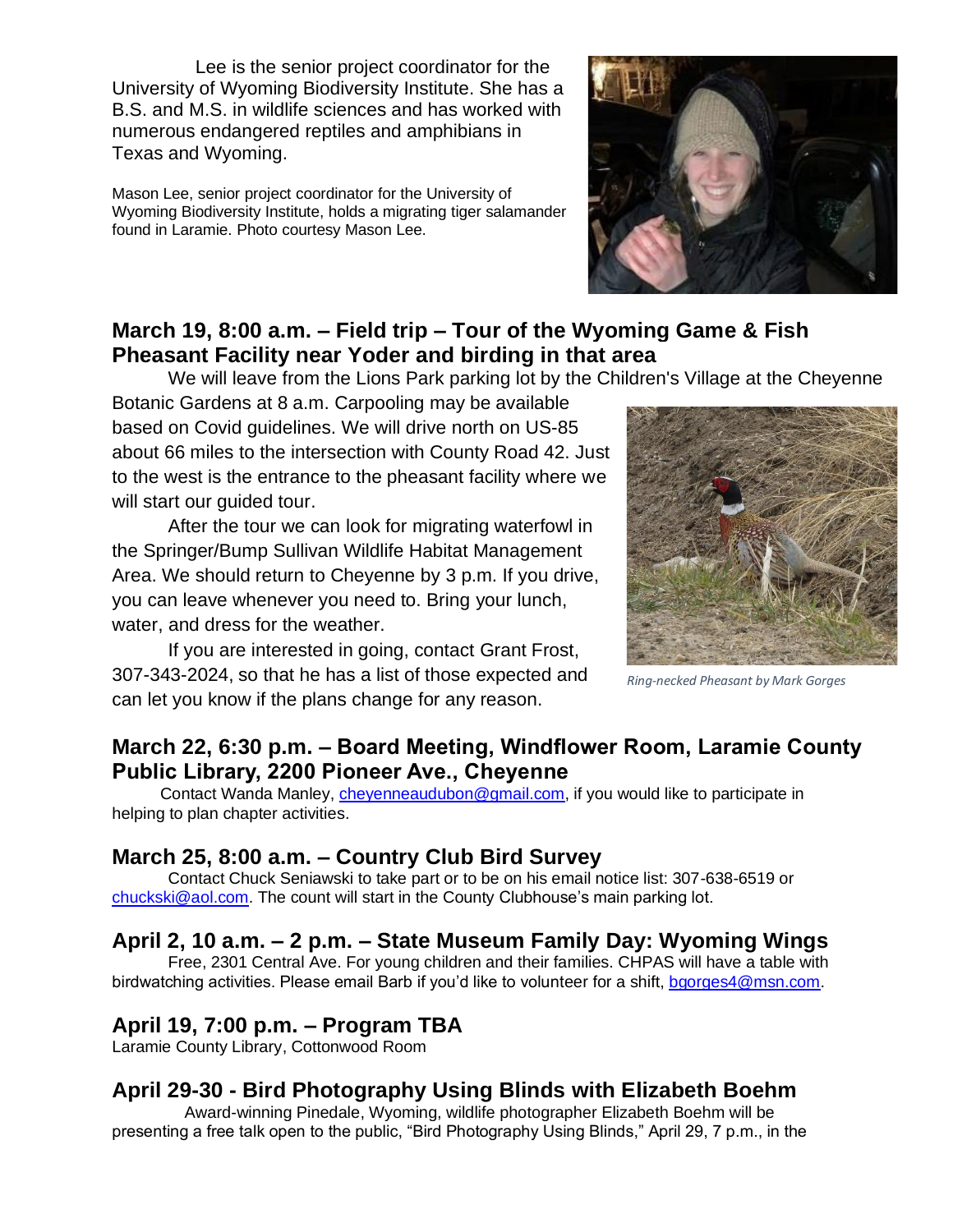Trout Room of the Wyoming Game and Fish Department headquarters at 5400 Bishop Road. She will discuss different blinds and how to position, set up and use them as well as blind etiquette. She will end with a slide show of her photography. Samples of her work will be available for purchase.

April 30, 7 a.m., Boehm will demonstrate various kinds of blinds at the Cheyenne Botanic Gardens' Paul Smith Children's Village, 710 S. Lions Park Drive, also free and open to the public. She will discuss any other tools needed for comfort and working with the weather conditions.

 "As wildlife photographers, we need to be able to conceal ourselves from our photo subjects to catch natural behavior. A variety of blinds can be used to bring the photographer a bit closer without flushing or disturbing the intended bird/wildlife," Boehm said.

Elizabeth Boehm has been photographing birds for more than 20 years and spends most of her time exploring and birding Sublette County, Wyoming. She is always seeking unique images of birds and wildlife in a natural setting. Using blinds, her goal is to be able to approach her subject a bit closer and to capture natural behavior.



*Photo courtesy Elizabeth Boehm*

She is an award-winning photographer having placed in the Top 10 photos in the North American Nature Photography Association Showcase, first place in the 2019 National Audubon professional bird photo contest, and grand prize in the Wyoming Wildlife Photo Competition along with numerous images published in books and magazines.

### **April 30, 10 a.m. – 3 p.m. – Spring Bird Identification: "Meet the Birds!" a class for adults and children 12 and older** (Bring your own lunch)

Cheyenne Botanic Gardens Paul Smith Children's Village and Lions Park (Some walking included)

**Pre-registration required/Fee: \$15/Registration via Cheyenne Botanic Gardens/Class limited to 40 participants/The registration link will be activated March 3rd at:**  [https://bpt.me/5390763](https://nam12.safelinks.protection.outlook.com/?url=https%3A%2F%2Fbpt.me%2F5390763&data=04%7C01%7C%7C1103e411acbe41f1e73608d9fbc2f76f%7C84df9e7fe9f640afb435aaaaaaaaaaaa%7C1%7C0%7C637817637073601469%7CUnknown%7CTWFpbGZsb3d8eyJWIjoiMC4wLjAwMDAiLCJQIjoiV2luMzIiLCJBTiI6Ik1haWwiLCJXVCI6Mn0%3D%7C3000&sdata=5dTrMZLYy1r%2FbhVnGCsvXJjLpqJAkuHiEo1rdzb66Os%3D&reserved=0)

Just before the peak of migration, let Cheyenne Audubon members introduce you to 50 of our local birds. A combination of classroom discussion and short walks, with borrowed binoculars or your own, into Lions Park, a Wyoming Important Bird Area, will make spring so much more interesting for you.

## **May 14 – World Migratory Bird Day**

### **May 21 – Annual Cheyenne Big Day Count**

#### **June 10-12 – 2022 Wyoming BioBlitz at Guernsey State Park** More information soon.

# **Chapter News**

**Chapter President's message**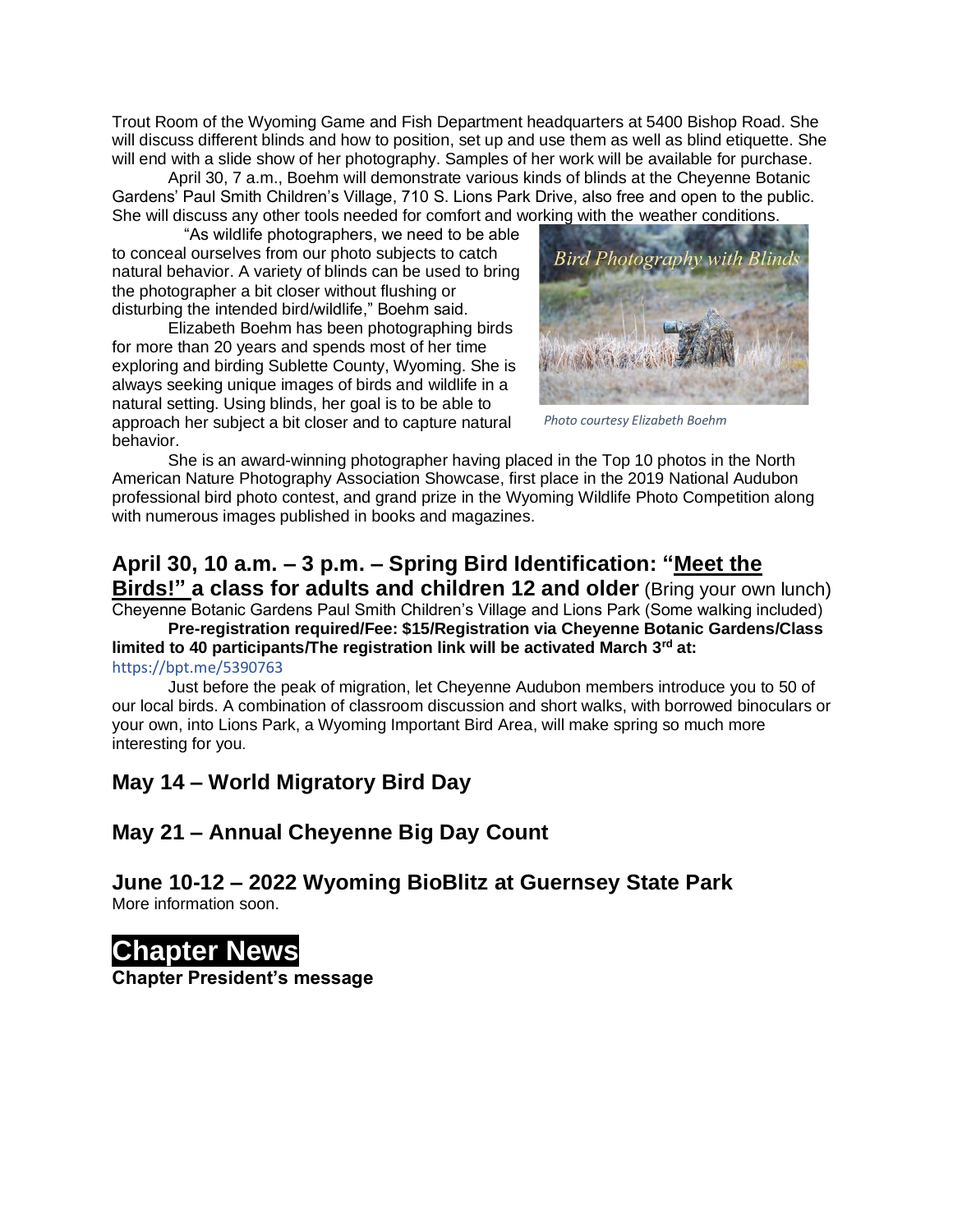

Hello everyone,

I'm glad to roll the calendar over to March. As a Wyoming native and having lived most of my life in the state, I'm no stranger to the cold, wind, and general unpleasantness winter can bring. However, I can do without the extreme cold we had late in February. It's hard on people, equipment, livestock, and wildlife. We saw and heard the first meadowlark of the season sitting on a fence post a few days before the cold hit. I hope he had a place to hunker down during the cold snap.

I do have a little good news. CHPAS has been awarded a grant through ChangeX (associated with Microsoft). Our project is designed to address the horrific weed problem we have across the entire county (region, and state).

Spraying is not an option in many instances, and mowing makes the problem worse. In an attempt to combat this problem, we are partnering with the Laramie County Conservation District and have put the wheels in motion to increase the number of plantings of native forbs and grasses on small acreages throughout the county. We are calling this the Native Prairie Island Project (NPIP). The thought is to get these islands of native forbs and grasses established and then they will become the seedbank for neighboring properties.

There is a second component of this project where the increased moisture over septic lines will be targeted on the small acreages, and only native forbs will be seeded. Typically, these strips have more moisture because of the leach field near the septic tank. If we can get these areas seeded, they will require little or no extra watering and should be an explosion of color during the growing season, also providing habitat for native pollinators, and again re-establishing the native seedbank. More on NPIP next month!

Wanda CHPAS President

*Cheyenne - High Plains Audubon Society logo, Mountain Plover, drawn by Michelle LaGory.*

#### **February Program Recap**

Study shows I-80 barrier to Wyoming pronghorn migration routes

by Barb Gorges

The Wyoming Department of Transportation knows where the wildlife-vehicle accidents are most likely to occur along Interstate 80. Years of crash location data seem to indicate several pronghorn seasonal north-south migration routes. There is prehistoric evidence as well showing where Native Americans intercepted migrating herds to hunt them.

 Pronghorn, or antelope, as many of us call them, trace their lineage to the Pleistocene era, 2.6 million to 11,000 years ago. Their closest relative, but not very close, is the giraffe.

 Ben Robb spoke to Cheyenne Audubon in February about how porous different kinds of barriers are for pronghorn intent on migration in southwestern Wyoming. His study, part of a much larger project, was for his graduate degree from the University of Wyoming.

Pronghorn are already famous for one route, the "Path of the Pronghorn," in the western part of the state, thanks to the work of the Wyoming Migration Initiative, [https://migrationinitiative.org/.](https://migrationinitiative.org/)

 Ben put radio collars on about half a dozen pronghorn near Table Rock, a modern-day ghost town between Rock Springs and Wamsutter. The pronghorn, all collared between I-80 and the Union Pacific Railroad, meandered within their own territories and never crossed those two barriers.

 This is of concern to Ben because the reason pronghorn and other animals migrate seasonally is to find the best living conditions and food, i.e., habitat. Otherwise, they encounter stressful situations such as deep snow in winter.

 Ben cleverly relayed the results of his findings as how long on average it would take a pronghorn to safely navigate different barriers. If you were to take a seat next to a barbwire fence, you would wait 21 hours. Some fence designs catch pronghorn by the ankle when they try to jump,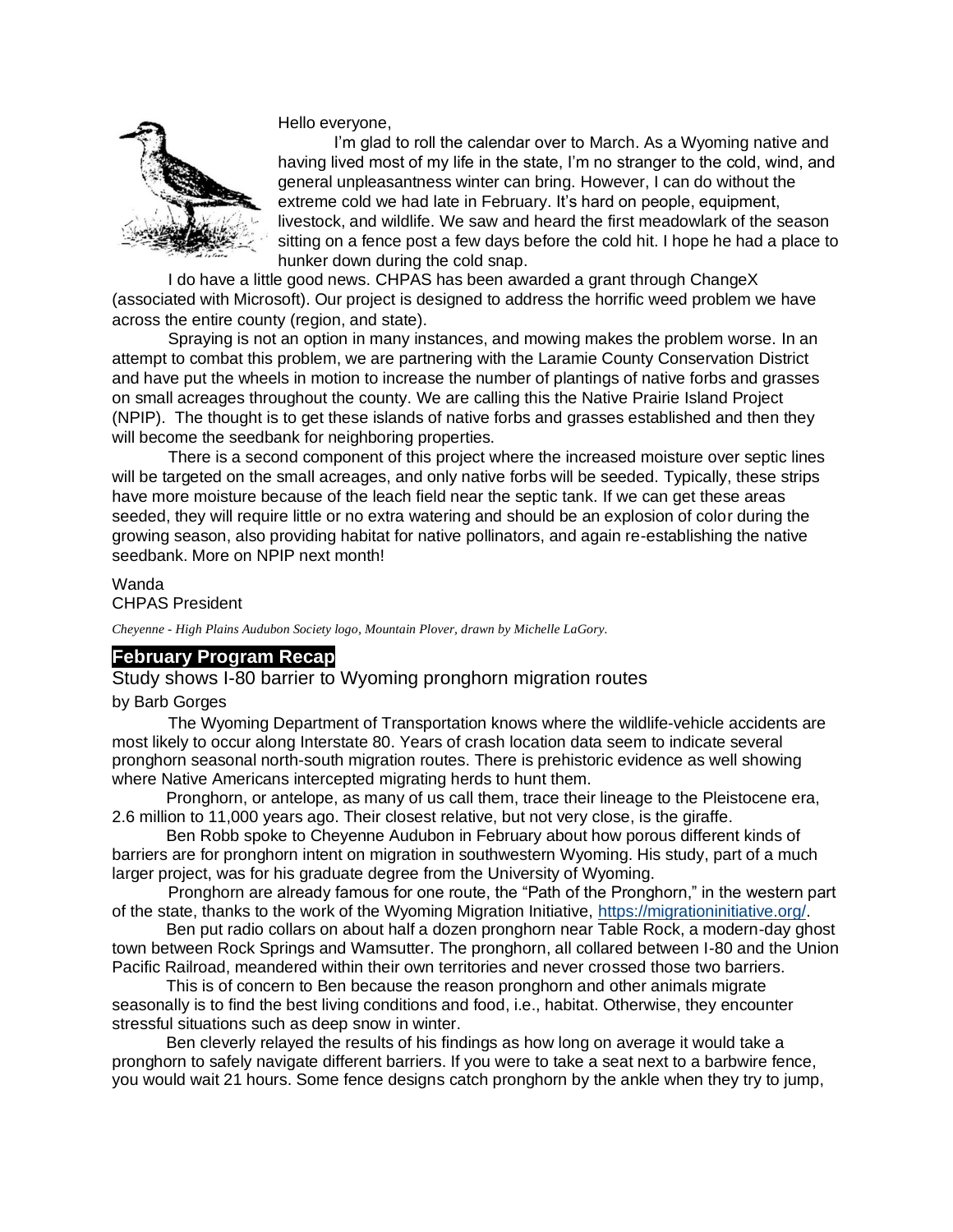others might catch them by the head when they try to scoot under. Fences are slowly being retrofitted for safety.

 A two-lane state highway takes 147 hours for pronghorn to safely negotiate. I-80 takes 5 years—tough fence and tough trucks.

 Why don't pronghorn make use of I-80 underpasses at exits like mule deer do? A few will, including the ones here in Cheyenne that use the wide-open Randall Avenue underpass. But they are animals of the high plains that have evolved exceedingly powerful eyesight for spotting predators and exceedingly rapid retreat for escape (55 miles per hour). Tunnels are uncomfortable. Besides, in 402 miles across Wyoming, I-80 exit underpasses are mostly clustered around towns and cities.

 Overpasses built for wildlife and landscaped to reflect the local terrain have been successfully used in Wyoming and elsewhere by wildlife adapted to open spaces. They've also been successful at reducing death and injury for both wildlife and people. I-80 needs a few.

 You won't hear about pronghorn problems along I-25 north of Cheyenne because there are no pronghorn there—no sagebrush for them.

It's been a little more than 50 years since the completion of I-80. Has it acted as a genetic barrier? Over time, two populations of one species separated by say, a mountain range, will begin to differ, but not for pronghorn, not yet. And based on those spots along I-80 at high risk for pronghorn accidents, the pronghorn haven't forgotten their migratory routes, not yet.

# **Education and Conservation**

### **Chapter Grants**

For information on our chapter education and conservation grants, see our chapter website at: [www.cheyenneaudubon.org.](http://www.cheyenneaudubon.org/)

# **Habitat Hero**



### **The Cheyenne Botanic Gardens Habitat Hero Demonstration Garden captured wind-blown snow, allowing its moisture to seep into the garden**

Within a month, green leaves and maybe even flowers from crocus and other spring-blooming bulbs will begin to appear, as well as a few bees.

Later, volunteers will begin to cut back last year's dried stems, chop them up and leave them in place as mulch. Some flowerheads may still have seeds for the birds or some that will sprout.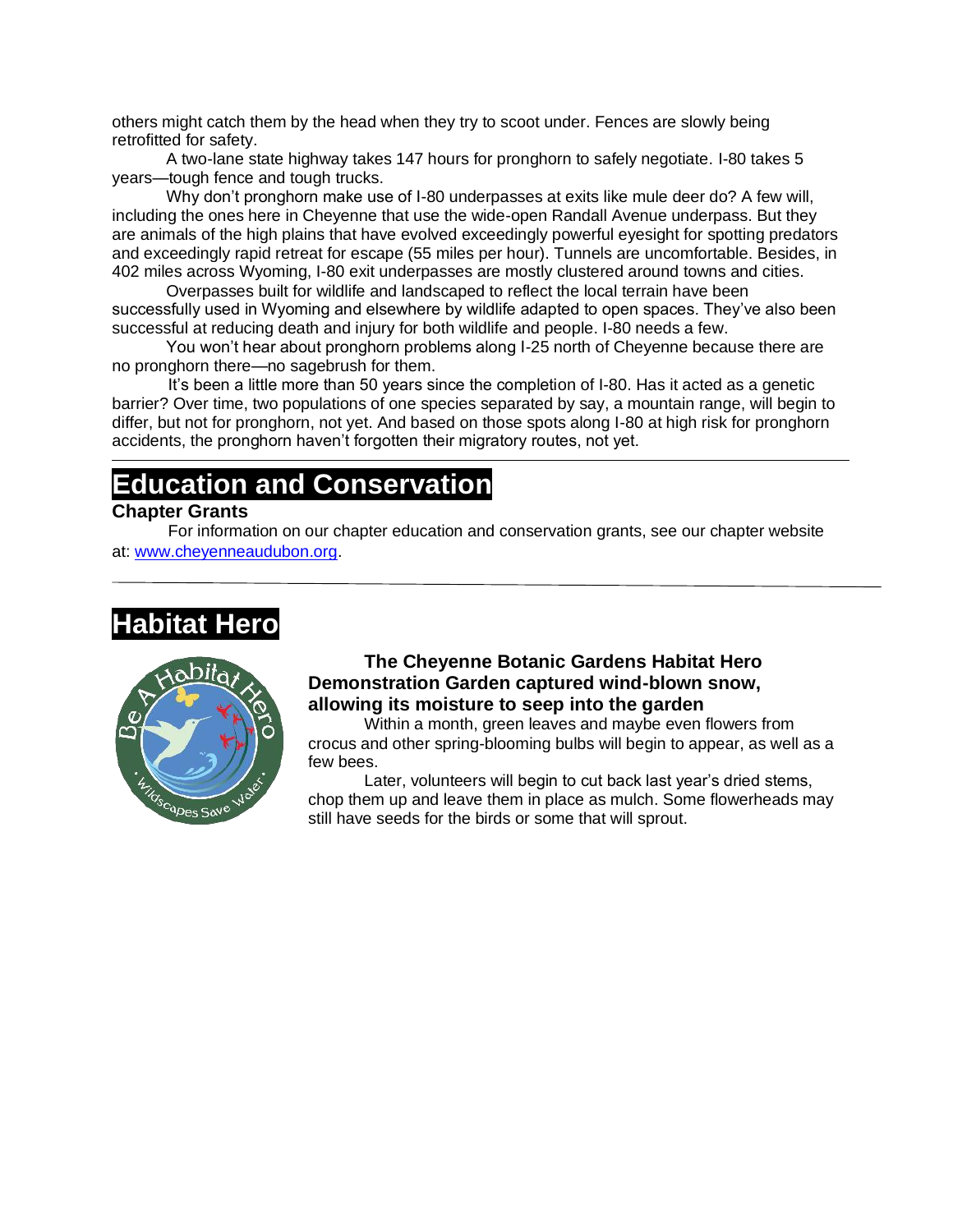

Photo taken Feb. 26, 2022, by Barb Gorges

## **Bird News**

#### **Audubon Rockies' Blog**

For stories, news, birding information, activities, and more related to birds and bird conservation in Colorado, Wyoming, and Utah, go to<https://rockies.audubon.org/blog.>

### **The World According to Sound**

On April 24th, The World According to Sound is going to take you on a sonic exploration of all things avian.

You will hear the world's most complex songs, a series of antiphonal duets, slowed down birds, extinct birds, loud birds, quiet birds, and birds that sound like laughter. We will also listen to the human side of things, and what makes our relationship to birds so unique. There are over 10,000 species of bird, and this audio event pays homage to that.

The show is 80 minutes long and live streamed to people all over the country. Everyone who gets a ticket is mailed an eye mask to wear during the show, which helps focus your attention on the sounds. The program is designed for headphone listening and engineered so you will be totally immersed in the sounds, whether it be a flock of birds taking off all around you or a mated pair duetting back and forth off in the distance.

To make this show, The World According to Sound teamed up with BirdNote and Cornell's Lab of Ornithology. After the program, there will be a live Q&A with a member of the lab who will answer any questions you have about birds and sound.

The World According to Sound has shared a discount code with us to get 25 percent off the \$25 tickets. Just enter the code "BirdsEncore25," when you purchase tickets here at [https://www.theworldaccordingtosound.org/tickets/birds-5rn2x.](https://www.theworldaccordingtosound.org/tickets/birds-5rn2x)

And for a sneak listen to some of the sounds you will hear in the show, listen to any of [these](https://nam12.safelinks.protection.outlook.com/?url=https%3A%2F%2Fwww.birdnote.org%2Fcontributed%2F17006&data=04%7C01%7C%7Ca11fa9ec129a4b737be908d9f87d0297%7C84df9e7fe9f640afb435aaaaaaaaaaaa%7C1%7C0%7C637814038057248639%7CUnknown%7CTWFpbGZsb3d8eyJWIjoiMC4wLjAwMDAiLCJQIjoiV2luMzIiLCJBTiI6Ik1haWwiLCJXVCI6Mn0%3D%7C3000&sdata=eg7ndFy6WNREqyTRyv0GYIQ7Dq4g0Nq7MQV8UzI%2FZZI%3D&reserved=0)  [radio episodes](https://nam12.safelinks.protection.outlook.com/?url=https%3A%2F%2Fwww.birdnote.org%2Fcontributed%2F17006&data=04%7C01%7C%7Ca11fa9ec129a4b737be908d9f87d0297%7C84df9e7fe9f640afb435aaaaaaaaaaaa%7C1%7C0%7C637814038057248639%7CUnknown%7CTWFpbGZsb3d8eyJWIjoiMC4wLjAwMDAiLCJQIjoiV2luMzIiLCJBTiI6Ik1haWwiLCJXVCI6Mn0%3D%7C3000&sdata=eg7ndFy6WNREqyTRyv0GYIQ7Dq4g0Nq7MQV8UzI%2FZZI%3D&reserved=0) that The World According to Sound made with BirdNote.

### **February 18-21 – The 25th Great Backyard Bird Count results from our 3-county chapter area**

from eBird reports

Laramie County 21 people 38 checklists Cackling Goose Canada Goose

Northern Shoveler Gadwall Mallard Northern Pintail

Green-winged Teal **Canvasback** Ring-necked Duck Common Goldeneye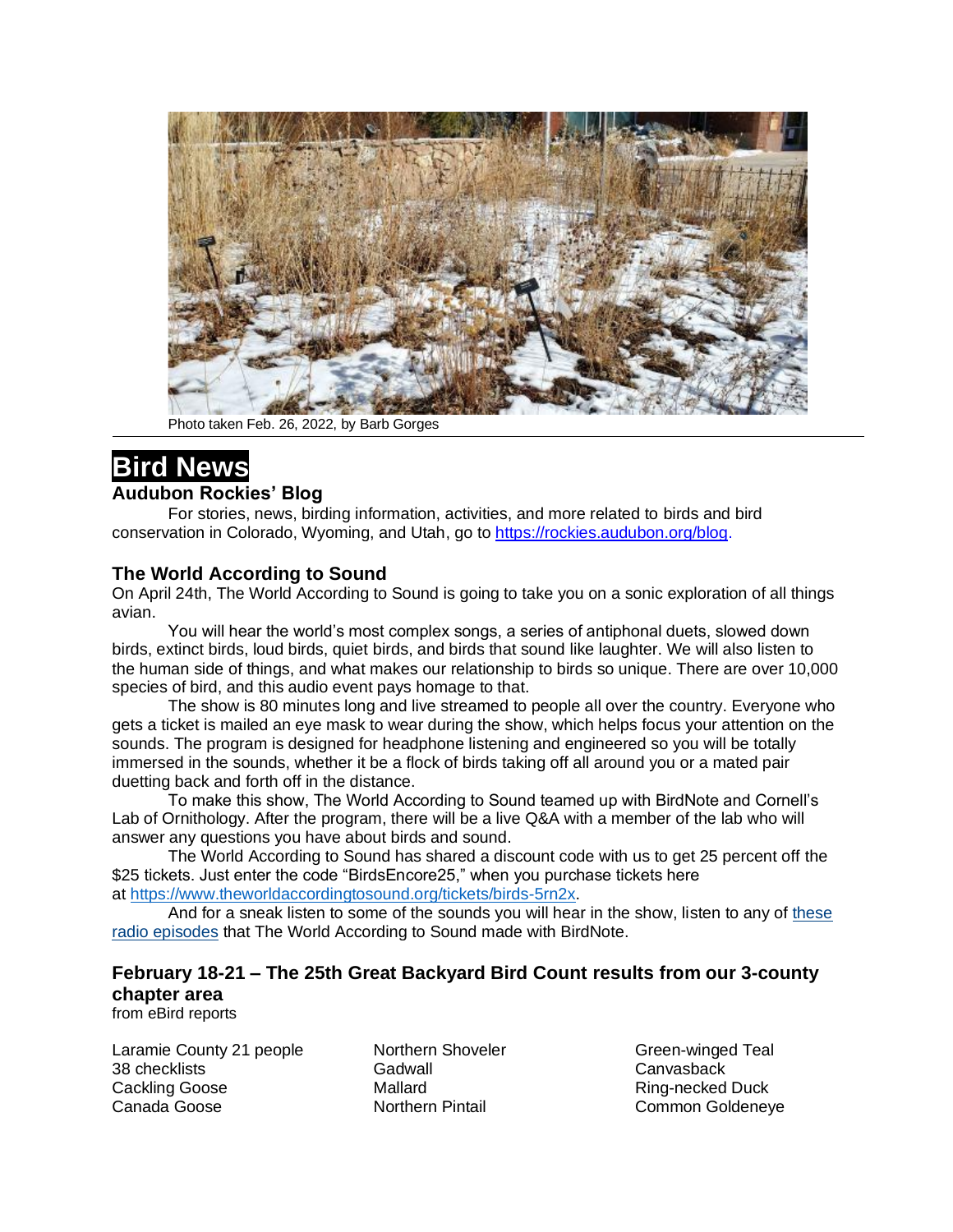Common Merganser Rock Pigeon Eurasian Collared Dove Northern Harrier Sharp-shinned Hawk Bald Eagle Red-tailed Hawk Rough-legged Hawk Great Horned Owl Belted Kingfisher Downy Woodpecker Northern Flicker American Kestrel Blue Jay Black-billed Magpie American Crow Common Raven

Black-capped Chickadee Mountain Chickadee Horned Lark Red-breasted Nuthatch White-breasted Nuthatch European Starling American Robin House Sparrow House Finch American Goldfinch American Tree Sparrow Dark-eyed Junco Song Sparrow

Goshen County 1 person 1 checklist Canada Goose

Eurasian Collard Dove Downy Woodpecker House Sparrow House Finch Pine Siskin American Goldfinch White-crowned Sparrow

Platte County 1 person 1 checklist Townsend's Solitaire House Sparrow American Goldfinch American Tree Sparrow Red-winged Blackbird

In Wyoming, 96 species were reported in 415 checklists. To see the results from the rest of the country and the world, go to: [https://ebird.org/gbbc/region/world/regions.](https://ebird.org/gbbc/region/world/regions)

#### **February 19 – Report: Birding trip to "Raptor Alley"**

by Mark Gorges

14 species

We had 24 people participate in the trip. The weather sunny with no wind. We started at County Road 100 in Nunn, Colorado and drove about 35 miles mainly on gravel roads. Here is a list of what I saw and recorded between 9 and 11:33 a.m.

Rock Pigeon (Feral Pigeon) 2 Eurasian Collared-Dove 15 Northern Harrier 1 Bald Eagle 1 Red-tailed Hawk 4 Rough-legged Hawk 3 Ferruginous Hawk 2 Great Horned Owl 2 American Kestrel 1 Prairie Falcon 1 Black-billed Magpie 6 Horned Lark 39 European Starling 20 Western Meadowlark 14

View this checklist online at <https://ebird.org/checklist/S103050872>



*Great Horned Ow at one of our stops. By Mark Gorges*

#### **February 27 – Cheyenne Country Club survey results**

*By Chuck Seniawski* 7:50 AM - 10:00 AM Protocol: Traveling 2.8 mile(s) Checklist Comments: 34 degrees. Sunny. Light breeze. Grant Frost, Bill Gerhart, Barb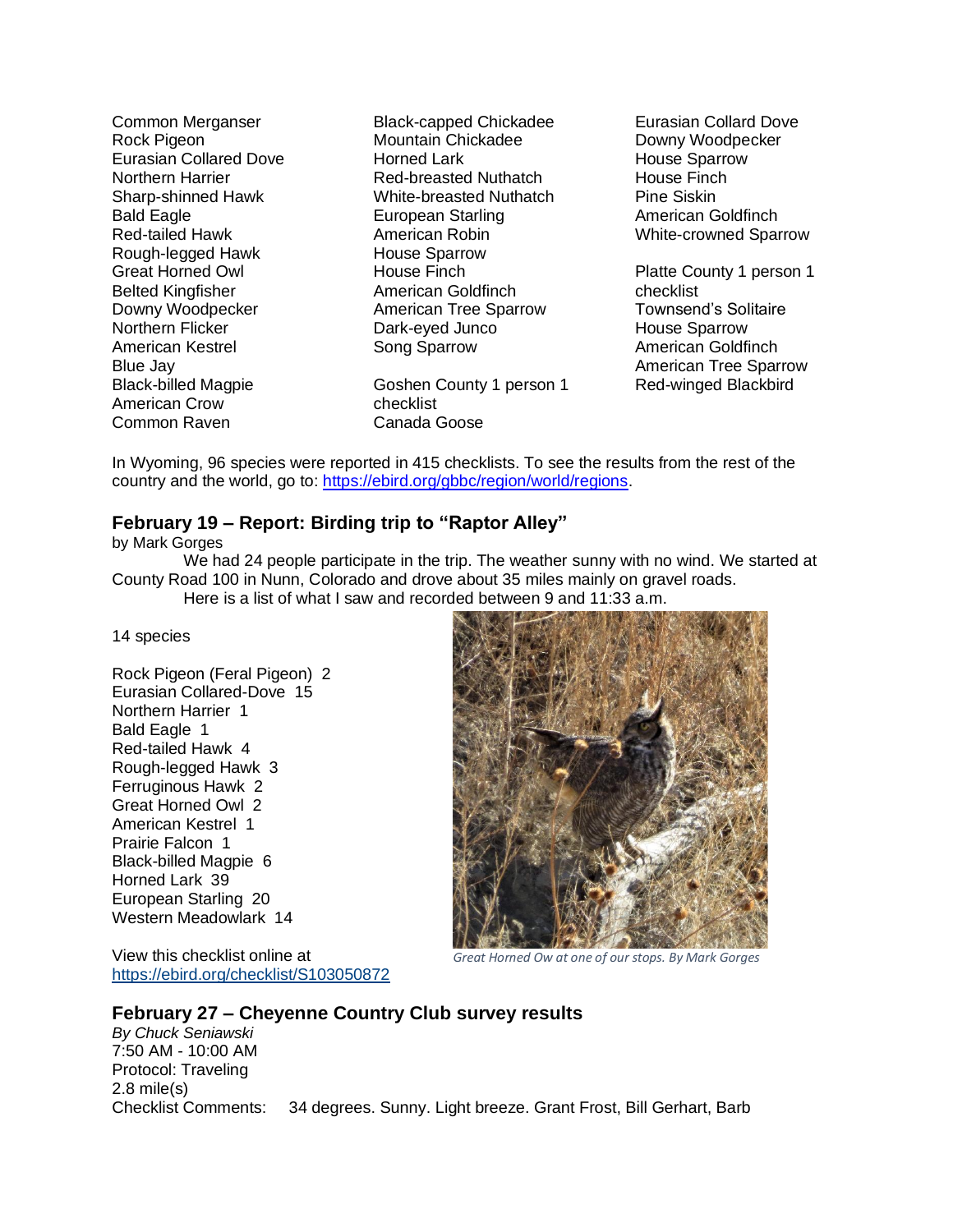and Mark Gorges, Vicki Herren, Carol Mayer, Chuck Seniawski, Pete Sokolosky, Roy West. 13 species

Canada Goose 33 Mallard 2 Red-tailed Hawk 1 Northern Flicker 3 Black-billed Magpie 11 American Crow 13 Mountain Chickadee 5 Red-breasted Nuthatch 2 Brown Creeper 2 European Starling 1 House Sparrow 2 House Finch 6 Pine Siskin 2



*Northern Flicker was hammering on a light post at the Country club, by Mark Gorges*

View this checklist online at <https://ebird.org/checklist/S103894266>

#### **Raptors entice birdwatchers to make cold, early start to follow "The Nunn Guy"** *By Barb Gorges*

 A Cheyenne Audubon field trip in mid-February, starting at a frosty 8 a.m., usually attracts only a handful of diehards. But throw the word "raptor" into the publicity and suddenly there are 20 some people milling around in the parking lot at Lions Park, anxious to go see eagles, hawks, falcons and owls.

 Or maybe it was the thought of travelling south to a balmier climate. Our destination, "Raptor Alley," starts in Nunn, Colorado, 30 miles south of Cheyenne. And it was balmy—50 degrees, sunny, no wind and dry gravel roads.

We met our tour guide, Gary Lefko, "The Nunn Guy," at the Soaring V Fuels gas station/store. A seasoned trip leader knows how important it is to start a birding trip with empty bladders, especially in the nearly treeless farm fields of eastern Colorado.

 Gary was also prepared with raptor identification handouts, good thinking because Mark and I discovered just before we left Cheyenne that many in the group considered themselves novice bird watchers.

 Caravanning is not the ideal way to introduce people to birds. With carpooling, we pared down the number of vehicles to nine. When we joined Gary, he used handheld radios to tell our car what he was seeing and then I texted a message to one person in each vehicle, such as "Red-tailed on the pole on the right up ahead."

 Our end point was Pierce, Colorado, 5 miles south on U.S. Highway 85, but 30 miles as we shuttled back and forth along the county roads spaced on a 1-mile grid.

 Gary later sent me his bird list from the trip and even though Mark and I were only two cars behind him, he counted more raptors than we did:

Northern Harrier 2 Bald Eagle 2 Red-tailed Hawk 6 Rough-legged Hawk 4 Ferruginous Hawk 3 Great Horned Owl 4 American Kestrel 2 Prairie Falcon 3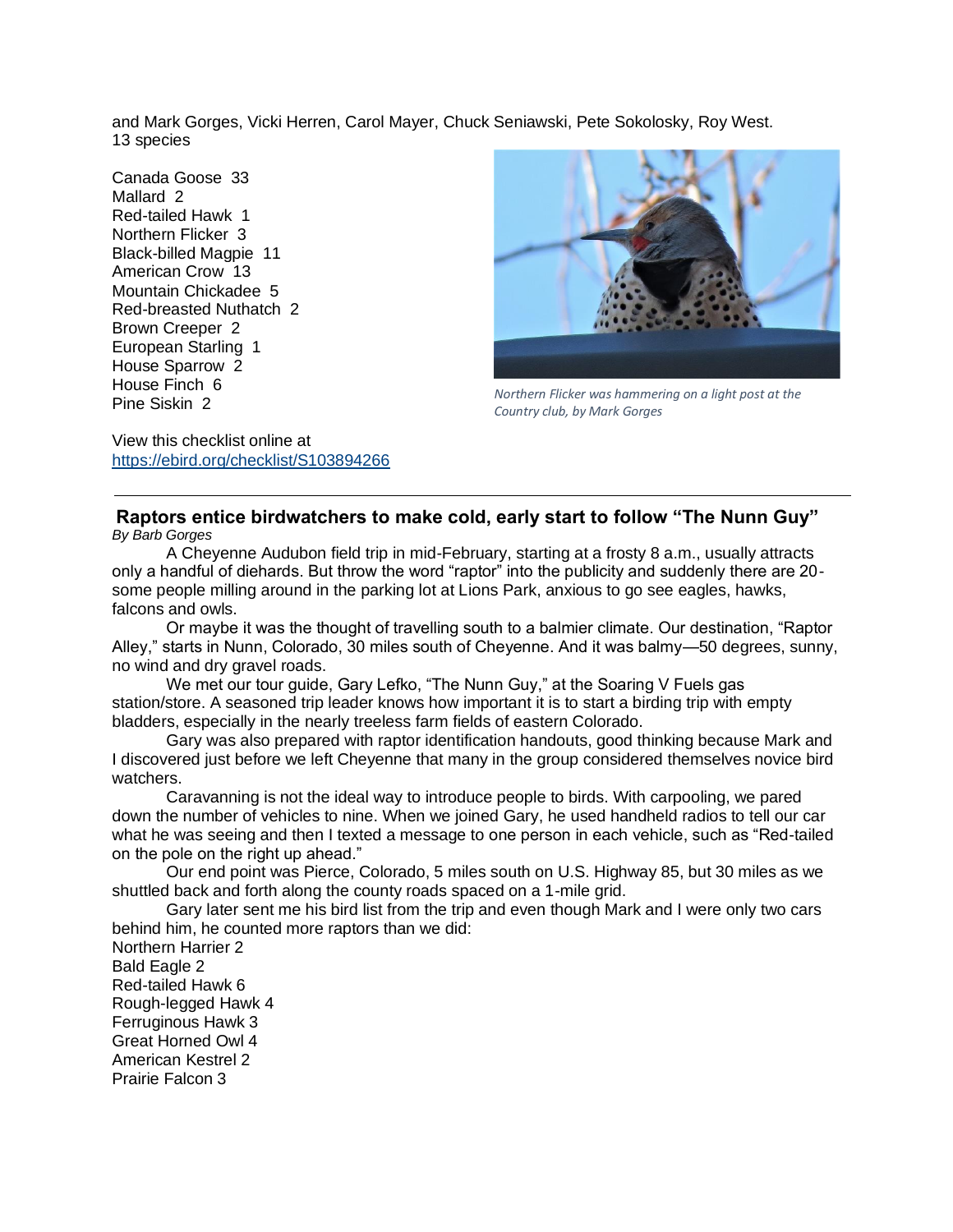We also documented rock pigeon, Eurasian collared-dove, black-billed magpie, horned lark, European starling and western meadowlark—14 of them!

 Gary frequently pulled over and jumped out of his trusty Subaru to train his spotting scope on a raptor in a lone treetop, on top of a utility pole or floating in the sky, giving everyone a chance to take a look. We may not have walked any miles, but we had plenty of exercise climbing in and out of our vehicles.

 Raptor Alley is Gary's invention and the genesis can be traced back to his wife giving him a bird feeder nearly 25 years ago. He bought 14 more feeders, but what hooked him, made him go buy binoculars and a field guide, was seven Monk parakeets visiting his feeders. The feral, bright green, tropical birds made themselves at home in Colorado Springs for a while.

 Relocating to the outskirts of Nunn (current population 586) in 2002, Gary has now identified 135 bird species around his house. He's also just a couple miles from the western border of Pawnee National Grassland, a 30 by 60-mile tract administered by the U.S. Forest Service that is famous in international birding circles.

 In some ways, Gary fits the stereotype of the birding loner, patrolling Weld County roads in search of avian rarities, but he also wants to spread the joy of birdwatching. When his mother told him years ago about the Florida birding trail, his first thought was, "Colorado needs one!"

 Birding trails, routes like Raptor Alley, are mapped with notes about accessibility, conditions and birding highlights. Modern versions are on the internet and who better than Gary, an IT professional and web designer, to provide it. He started out with a five-county area he called the Great Pikes Peak Birding Trail. I have a t-shirt from that iteration.

 It evolved into the Colorado Birding Trail, [https://coloradobirdingtrail.com/,](https://coloradobirdingtrail.com/) run by Colorado Parks and Wildlife. You can find "Raptor Alley" on the map, click on the link and get mile by mile directions and helpful hints like, "Be careful pulling onto the shoulder of roads, as many are soft and you could get stuck."

 Gary has identified 23 raptor species hanging out there in the winter. Why there? Good prey base—lots of rodents, and lots of perches for watching for them.

 Along the way, Gary picked up graduate courses from Colorado State University in conservation communication and a certificate in non-profit administration. Gary's project for his certificate involved a whole new venture, setting up the Friends of the Pawnee National Grassland, [https://www.friendsofthepawneegrassland.org/.](https://www.friendsofthepawneegrassland.org/)

 Part of that is an iNaturalist project to document the plants and wildlife, [https://www.inaturalist.org/projects/birds-and-more-of-the-pawnee-national-grassland.](https://www.inaturalist.org/projects/birds-and-more-of-the-pawnee-national-grassland) iNaturalist is global, community-based science, a perfect fit for a man with a personal mission to bring people to nature.

Thanks, Gary, for taking us to visit your birding "patch."



*tip sheets to birdwatchers gathered in Nunn, Colorado, Feb. 19 before leading them on a tour of Raptor Alley. Photo by Barb Gorges.*



*Gary Lefko (white shirt) points out a raptor perched on a utility pole in the distance to some of the birdwatchers following him on a tour of Raptor Alley near Nunn, Colorado, Feb. 19. Photo by Barb Gorges.*